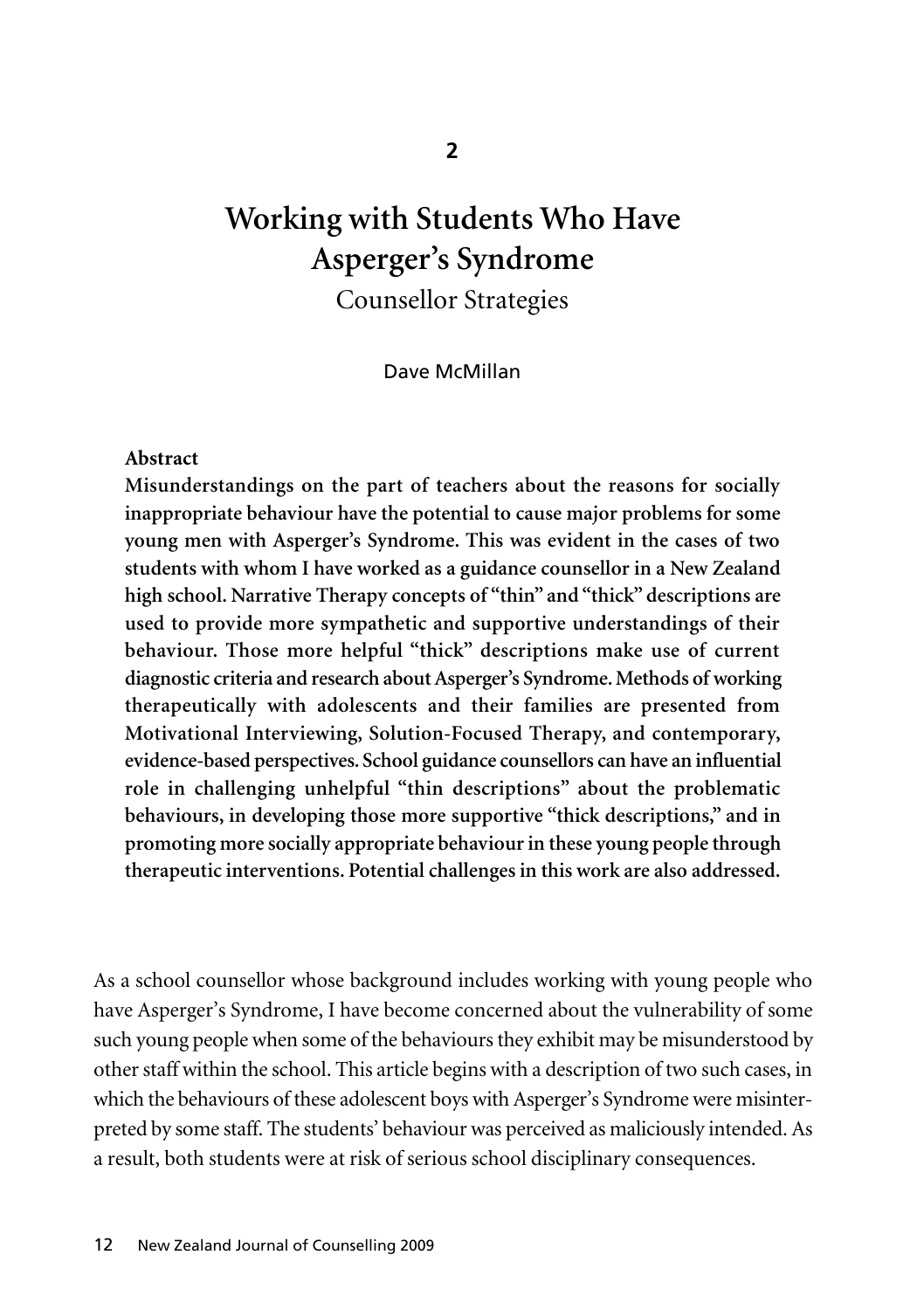# **Case scenarios**

# *Gary*

*Gary was a 13-year-old boy with Asperger's Syndrome who was very isolated from his peers in his mainstream high school. Gary described himself as being the "guy that nobody knows." He had a very positive classroom relationship with his female teacher. Gary also had a consuming interest in spies and secret agents. He had a rich fantasy life in which he saw himself as a secret agent, and in his role as a secret agent he obtained personal details about where his teacher lived. He then followed her home and took photographs of her and her family. His teacher was distressed and disturbed by Gary's behaviour. Questions were raised about whether there were more sinister intentions underlying his behaviour, and whether he could remain a student at his high school.*

# *Paul*

*Paul was a 14-year-old boy in an academically high-achieving class. Gifted at maths and science, he found art difficult and saw it as being pointless. He also struggled with his fine motor skills, so that many of the activities in art class became an experience in frustration. Few of his usual classmates were in his art class. The class was very noisy and less structured than other classes, which his peers enjoyed but which Paul found quite distressing. In art class one day, for no apparent reason, Paul called out that he was going to stab his teacher. Shocked, the teacher requested extra assistance from her Deans. Paul was led away to meet with the Principal, and his family, to discuss the consequences of his action, the future safety of staff, and his place in the school.*

# **Asperger's and concepts from Narrative Therapy**

Concepts and terms from Narrative Therapy, particularly "thin descriptions" and "thick descriptions," are helpful here in arguing that any discourse which describes such unusual behaviours, within the context of Asperger's Syndrome, as being "dangerous" is both inaccurate and unhelpful. Narrative Therapy is based on the postmodern position that we design stories to explain ourselves and the world around us (Winslade & Monk, 2007). Paul's story of himself as a secret agent came into conflict with the dominant cultural story, that a young male following a female is "disturbing" and potentially "dangerous." I have not been trained in Narrative Therapy, but have found the concepts of "thin" and "thick" descriptions useful in my counselling work with young men who have Asperger's Syndrome. "Thin descriptions" of persons and their behaviour are often developed by others, miss the complexity of a situation, ignore individuals' self-understandings, and rule out other alternative meanings (Morgan,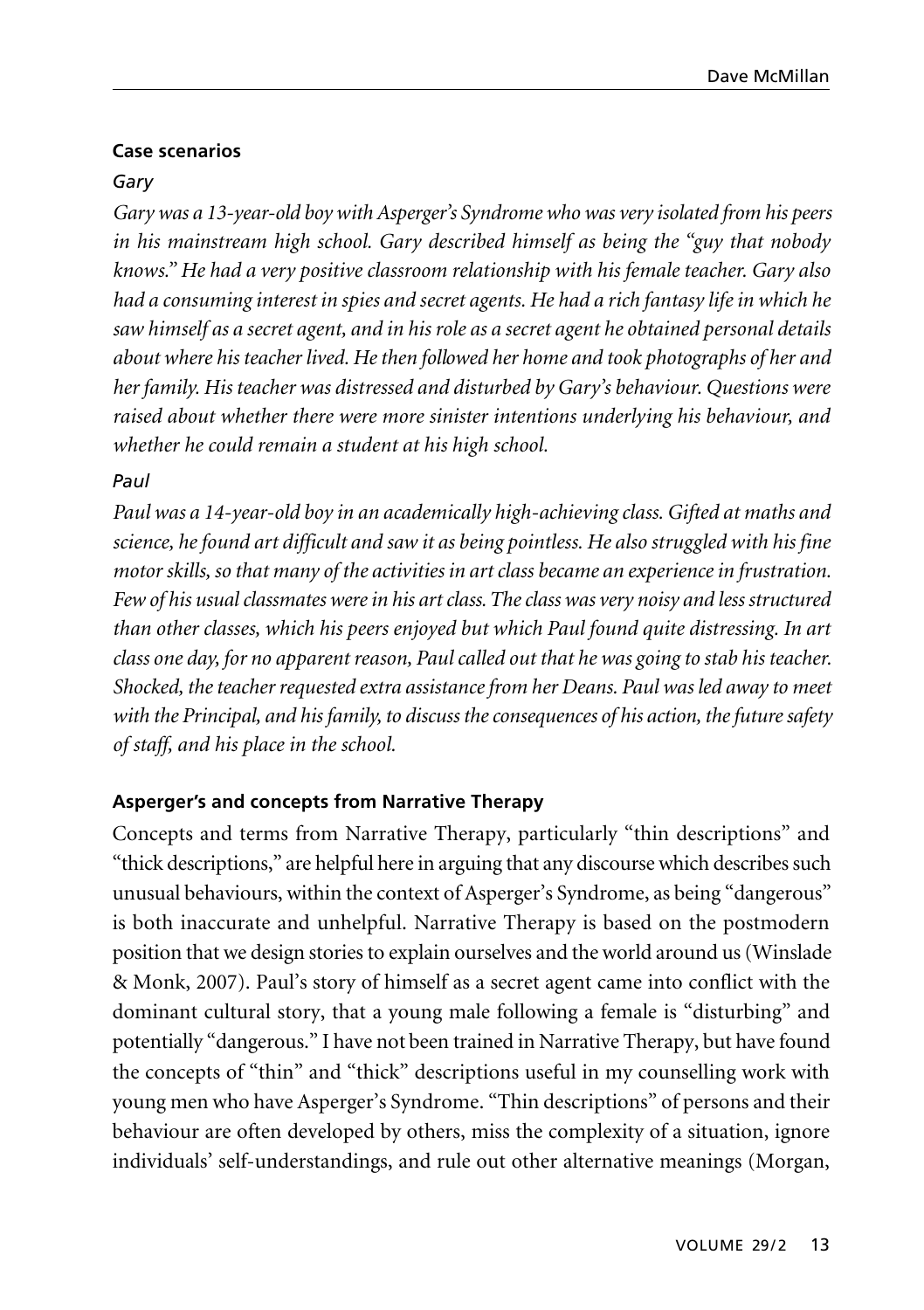2000). Such a labelling process could have a potentially devastating impact, entrenching a restrictive and negative self-concept for someone with Asperger's Syndrome and reducing the potential for making safer behavioural choices.

"Thick" descriptions do not support or sustain problems; rather, they focus on creating space for healthy change and a sense of agency in one's life (Morgan, 2000). "Thick" descriptions take into account a much wider variety of information so that strengths, social connectedness, values, hopes, interests, and more can be taken into account. A more useful "thick" description will contextualise the behaviour in terms of the diagnostic criteria for Asperger's Syndrome. Understanding the interpersonal, empathic, distress tolerance, and impulsivity management challenges that a young person with Asperger's Syndrome faces should ensure a focus on support and skill development. Such an approach would make it more likely that Gary, Paul, and the thousands of other youngsters with Asperger's Syndrome in New Zealand schools will have their differences and strengths recognised and their behaviour accurately explained, and will be offered appropriate support.

### **The diagnostic criteria for Asperger's Syndrome**

The causes of Asperger's Syndrome are not fully understood at present, although there appear to be genetic factors (Attwood, 2007) and distinctive neurological features at play that differentiate this group from their same-age peers (Baron-Cohen, 2003). From my experiences, students with Asperger's Syndrome have often shown significant strengths in areas such as science, maths, and computers, for logical systems can be easier to understand than people's emotions and behaviours. Many have also had an enviable ability to focus their energies for long periods on their personal areas of interest.

The most commonly used diagnostic tool is the DSM-IV. However, I have followed the example of the much-respected psychologist Attwood, who uses the broader diagnostic criteria of Gillberg (1991). A Swedish doctor, Gillberg developed diagnostic criteria for Asperger's Syndrome that extend beyond those of the DSM-IV. His criteria include *the inability to interact with peers, lack of desire to interact with peers, poor appreciation of social cues, socially and emotionally inappropriate responses, limited interests and preoccupations*, and *the misinterpretation of literal and implied meanings* (Gillberg, as cited in Bauer, 1996).

In my experience, because of their reduced social motivation and limited social interaction, some people with Asperger's Syndrome, like Gary and Paul, at times do not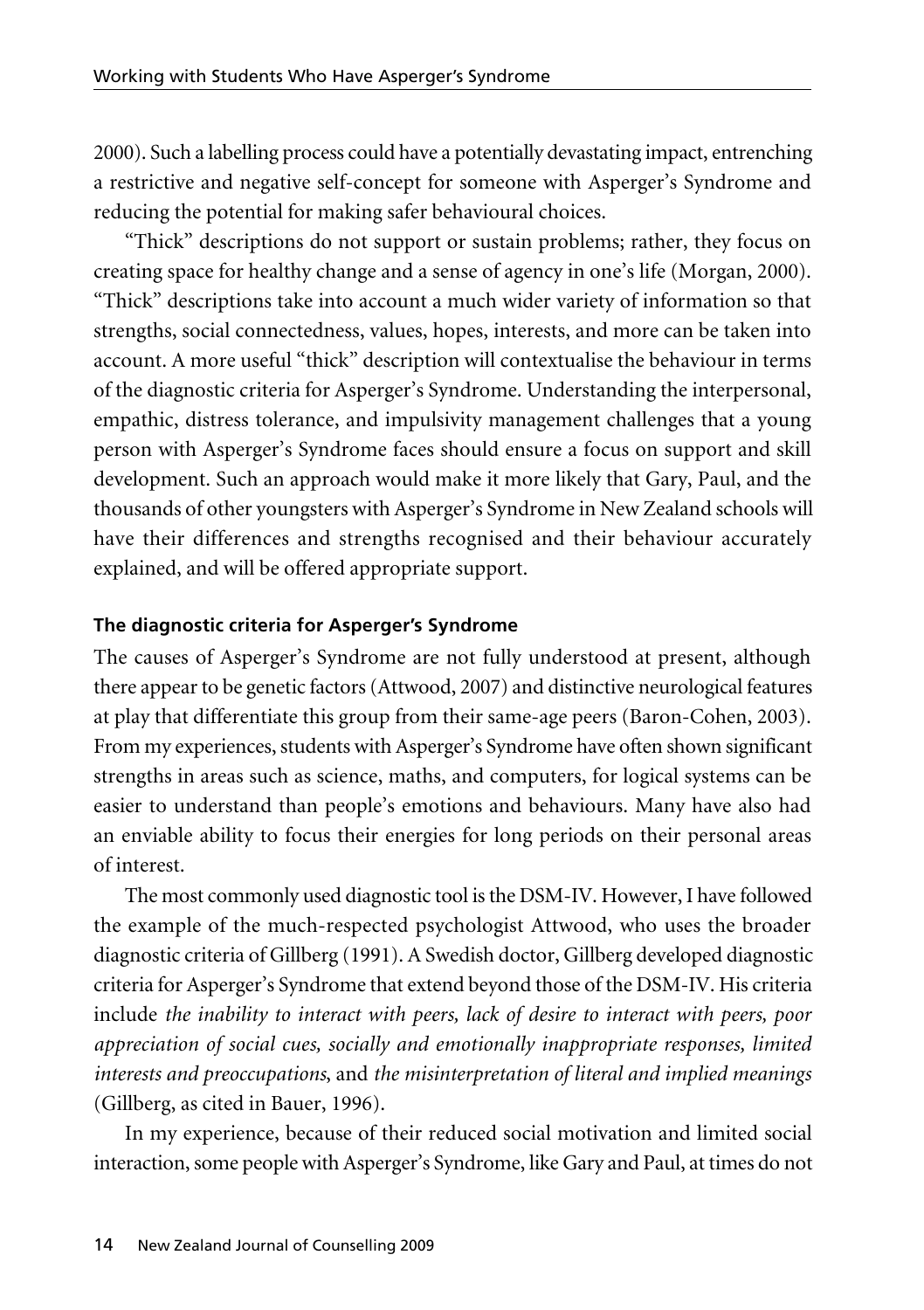receive the usual feedback from peers as to whether their behaviour is developmentally normal or not. This has the effect of prolonging an inappropriate behaviour. Berney (2004) has researched this area and lists a number of factors that can predispose an adolescent with Asperger's Syndrome to socially inappropriate or unusual behaviour: innate lack of concern for outcomes, inborn deficits in the awareness of outcomes, impulsivity that is linked to higher rates of Attention Deficit Hyperactivity Disorder and anxiety symptoms, social naivety such as mistaking positive social interactions for love and misinterpreting social rules, as well as overriding obsessive interests.

Gillberg's diagnostic criteria, when applied to Gary and Paul's case scenarios, can provide information upon which to build more understanding and supportive "thick" conclusions. Both Gary and Paul exhibited *difficulties interacting with peers*, meaning Gary never checked out whether his special interest in secret agents was considered "normal" by peers and adults. *Difficulties interpreting social cues* meant that Paul assumed that his noisy classmates were being so deliberately to annoy him. Both boys exhibited *socially and emotionally inappropriate behaviour* in the way they responded to a loud and unstructured class setting—in Paul's case, even responding with a threat. Gary's secret agent interest was so compelling that it occupied all his energy, to *the exclusion of other activities*, had repetitive *qualities*, and was more about *rote than meaning.* Attwood's (2007) own assessment tool also checks on sensory hypersensitivities, such as Paul's level of distress at class noise levels. As has been shown, this diagnosis of Asperger's Syndrome is a condition based on social rather than intellectual impairments. Such diagnostic information can therefore assist school guidance counsellors in more helpfully reframing the behaviour and motivation of students with Asperger's Syndrome.

A school guidance counsellor who is well informed about Asperger's Syndrome is in a strong position to assist high school aged adolescents who present with such behaviours to gain the self-knowledge, social awareness, and behavioural strategies to successfully modify their own behaviour. In 250 counselling hours with 25 adolescents with Asperger's Syndrome, I focused on a number of areas in order to support them in adapting their behaviour to fit better with socially accepted conventions. Aspects of this work have included encouraging the students to develop their own unique motivation to change; discussing and recording their own knowledge of helpful and unhelpful behaviours; building a self-concept based on attributes and strengths rather than deficits; acquiring skills to better regulate emotions, thoughts, and behaviours; embedding personal safety and sustainable change through the education of the people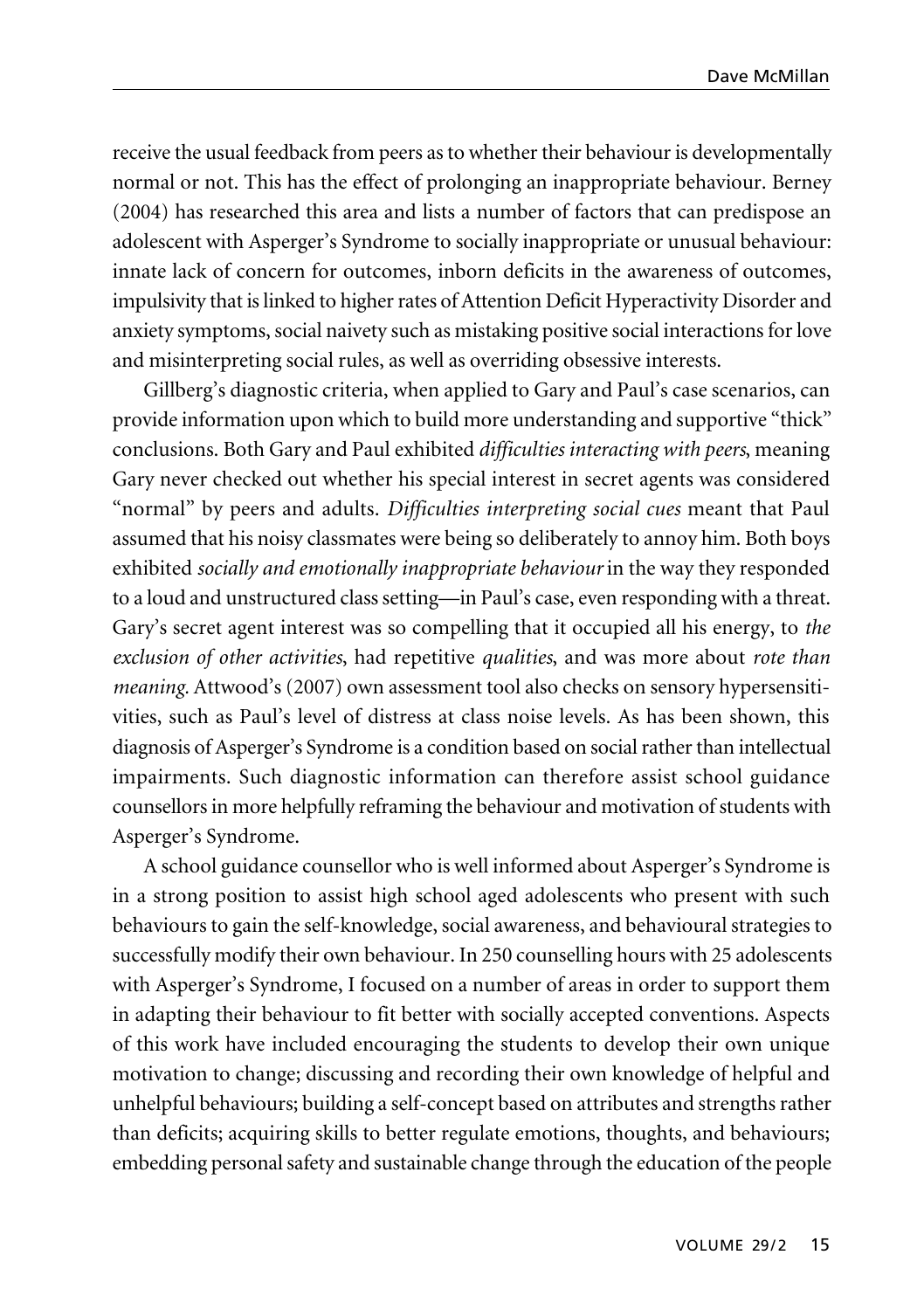around them; and building support networks with family, peers, school staff, and community members.

### **Defining the client population and the behaviour**

Research suggests that Asperger's Syndrome may occur at rates as high as 1:100 (Ministry of Health, 2007), which would mean that approximately 26 adolescents fitting the diagnostic criteria might be among the 2600 students at the high school where I work—effectively, enough students to fill an entire classroom. The kinds of behaviour that caused concern in the cases of the two young men described above would not necessarily be characteristic of all such students. One study revealed that only 12% of its sample population—people with Asperger's Syndrome—had exhibited "bizarre antisocial acts," such as those shown by Gary and Paul (Wing, 1981).

However, to label such behaviour as "disturbing" or "dangerous," and the boys as legally culpable, would involve unfairly comparing these young men with Asperger's Syndrome to their developmentally typical peers, as there was no intent in either situation to cause harm. Such a comparison is contrary to contemporary research findings, which suggest that people with Asperger's Syndrome lack the requisite *mens rea* or criminal intent, and the intent to cause harm (Katz & Zemishlany, 2006), for such behaviours to be legally considered as "criminal." I would argue that labelling these behaviours as "criminal," or even as "dangerous" in this client population is, in narrative terms, a "thin" description which, through ignoring contextually relevant alternative discourses, can have tragic implications. It is also important to note that there are much lower rates of offending among people with Asperger's Syndrome when compared to the general population (Attwood, 2007).

"Thin" descriptions have negative effects on how others may perceive us, and how we perceive ourselves. They do a young person with Asperger's Syndrome a disservice through focusing on perceived deficits. Such a deficit model can become a self-fulfilling prophecy, as evidence is gathered by self and others that supports the problematic discourse.

When I think about the adolescents that I work with who have Asperger's Syndrome, like Gary and Paul, I hold in mind the life story of a private client, John, with whom I have worked in the past. John is a man in his thirties with Asperger's Syndrome, who presents as intelligent and personable. The lack of understanding of John's functioning as a person with Asperger's Syndrome meant that his behaviour was interpreted on the basis of "thin conclusions" as "troublesome" and "verbally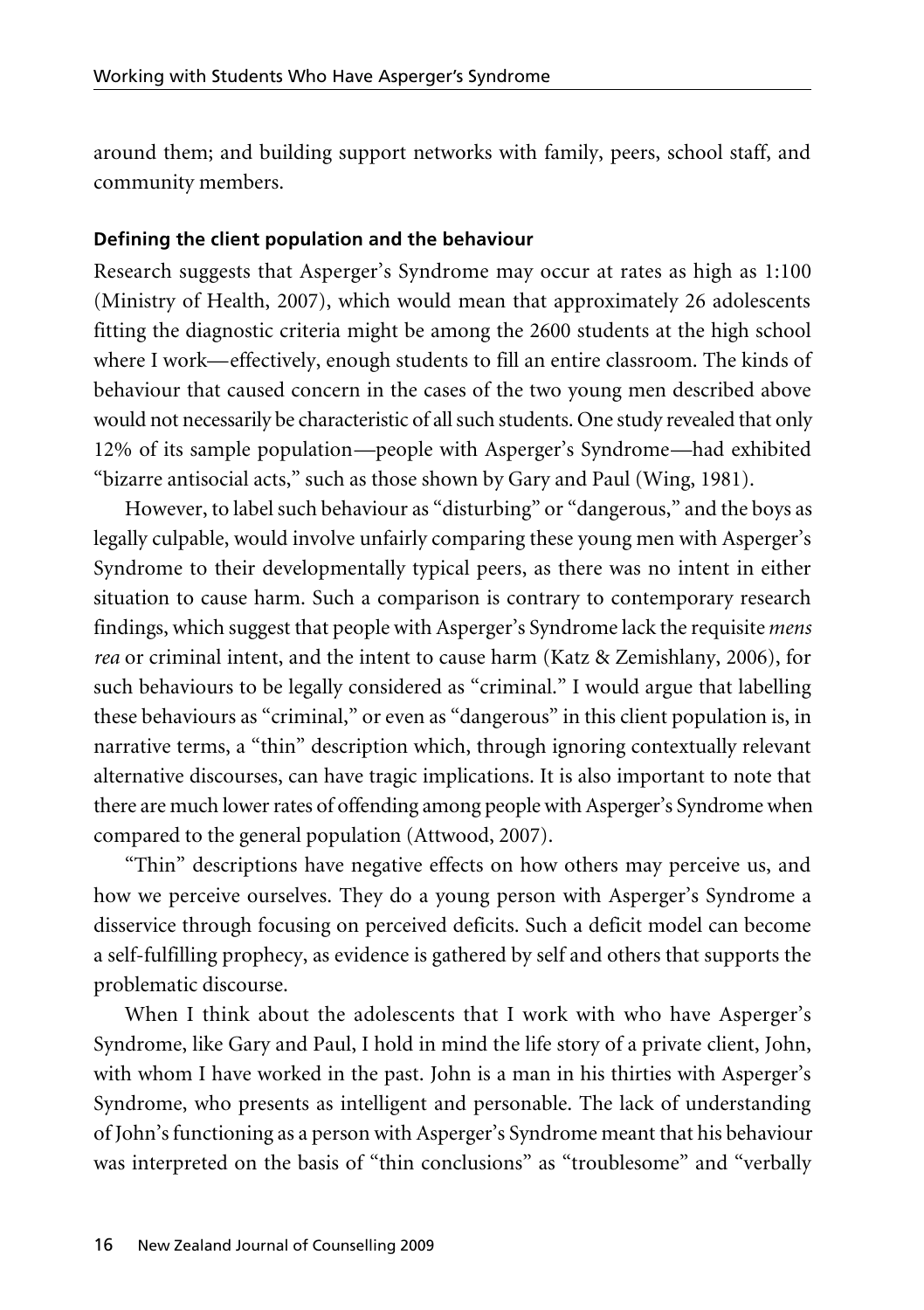aggressive," and resulted in a life of unfulfilled potential, inadequate support, and nights in police cells. This cautionary tale illustrates the necessity for more accurate and sympathetic contextual understandings of the behaviour of people with Asperger's Syndrome. John could instead have been framed as a man with sensitivities to noise and crowds, so that living alone rather than in community group placements would have reduced his stress. Had his verbal abruptness been understood as a common characteristic of people with Asperger's Syndrome, he could have been referred for social skills support to organisations such as Autism NZ or Rainbow House in Auckland. Such interventions would represent examples of more understanding and supportive "thick" descriptions in action, instead of the judgemental attitudes and punitive treatment he so often received.

### **Asperger's Syndrome in the high school environment**

Diagnostic material, such as is included in this article, can be used by school guidance counsellors to contextualise behaviour in the process of "thickening" descriptions about adolescents with Asperger's Syndrome. As the adolescent psychiatrist Werry (1988) has noted, diagnosis in the area of the autistic spectrum should guide us in determining the best treatment for a young person generally, including within the contexts of family and school. "Thick" descriptions are built out of alternative stories and meanings that can reduce the impact of problems, as well as creating opportunities for behavioural change and more positive readings of a person and their behaviour (Morgan, 2000). Developmental and school-specific contextual information can also support school guidance counsellors in working with students with Asperger's Syndrome to build "thick conclusions" about themselves. This information can also be used to deconstruct the "thin" problem-based conclusions that others may have about them.

Adolescence is a particularly challenging developmental stage for a young person with Asperger's Syndrome. Subtle social nuances, which the adolescent with Asperger's may not understand, become more important as adolescents individuate from their parents and build identity-forming peer relationships (Watkins, 2000). A self-identity built on "thin conclusions" around deficits is more likely for adolescents with Asperger's Syndrome, as they become more aware of their differences from their same-age peers. Those differences may elicit teasing. Teasing and bullying may hone in viciously on their differences, such as motor clumsiness, flat verbal intonation, obsessive special interests, and strict adherence to rules and routines (Haskins & Silva, 2006).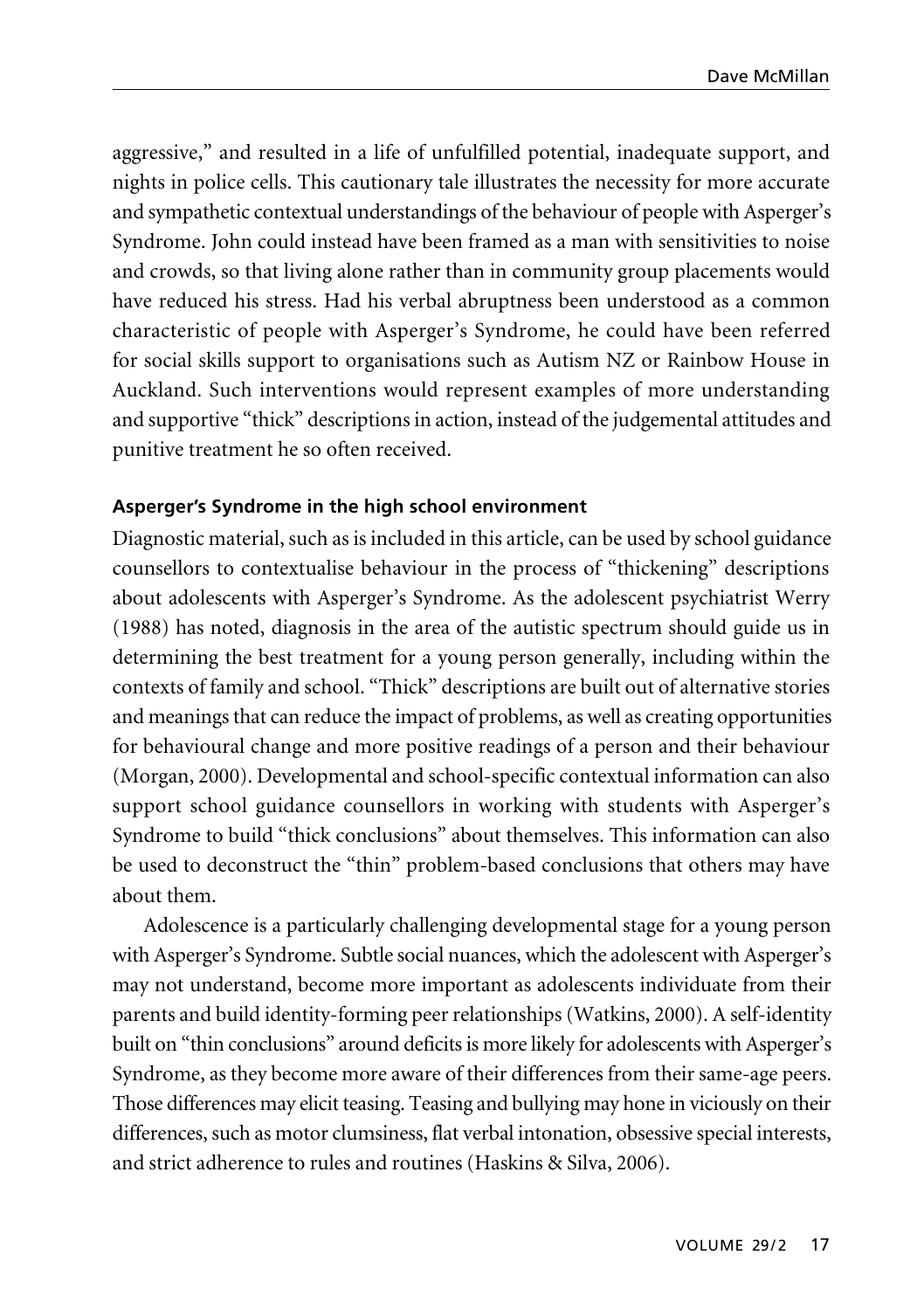A profound sense of isolation, difficulties in initiating social interactions, and unfulfilled desires for greater intimacy were common features when Muller, Schuler and Yates (2008) interviewed eighteen adults with Asperger's Syndrome; and indeed, both Gary and Paul were isolated socially and very lonely. In addition, school staff members, peers, family members, and the adolescent with Asperger's Syndrome may all struggle with the huge variances in the ability of the person with Asperger's. For example, Paul was able to work on university-level mathematics at age fifteen, but could not tolerate being in the company of classmates for more than an hour.

Factors such as social isolation and the likelihood of being the victim of bullying certainly must contribute to the very high rates of mental health problems in people with Asperger's Syndrome, with as many as 80% having serious anxiety issues (Dasari, 2005). In turn, mood issues such as anxiety make it even more difficult to manage challenging emotions and to self-regulate impulsive behaviour when stressed, as in the case of Paul, or obsessive behaviour in the case of Gary.

# **Therapeutic strategies for working with adolescents who have Asperger's Syndrome**

In my work as a school guidance counsellor with students who have Asperger's Syndrome, I focus on two areas: the work in the counselling room with the young person, and the work outside of the room in gaining valuable information from families, linking with Child and Adolescent Mental Health Services (CAMHS), providing Asperger's Syndrome-specific psycho-educational teaching and learning information for staff, and building support and resilience through expanding and deepening interpersonal community connections. A school guidance counsellor is in a unique position to perform these tasks, although there are many challenges, as will be explored later in this article.

# *Motivational Interviewing*

In my initial work in the counselling room with a student who has Asperger's Syndrome, the focus is on making use of Motivational Interviewing techniques to build therapeutic rapport. Motivational Interviewing makes use of client-centred techniques, such as empathic reflection and open questions (Arkowitz & Miller, 2008), so that a young person feels heard and develops trust in the counsellor. Such factors are just as necessary for successful counselling with clients with Asperger's Syndrome (Meyer, 2001) as they are with any other client. Dissonance between students' current behaviour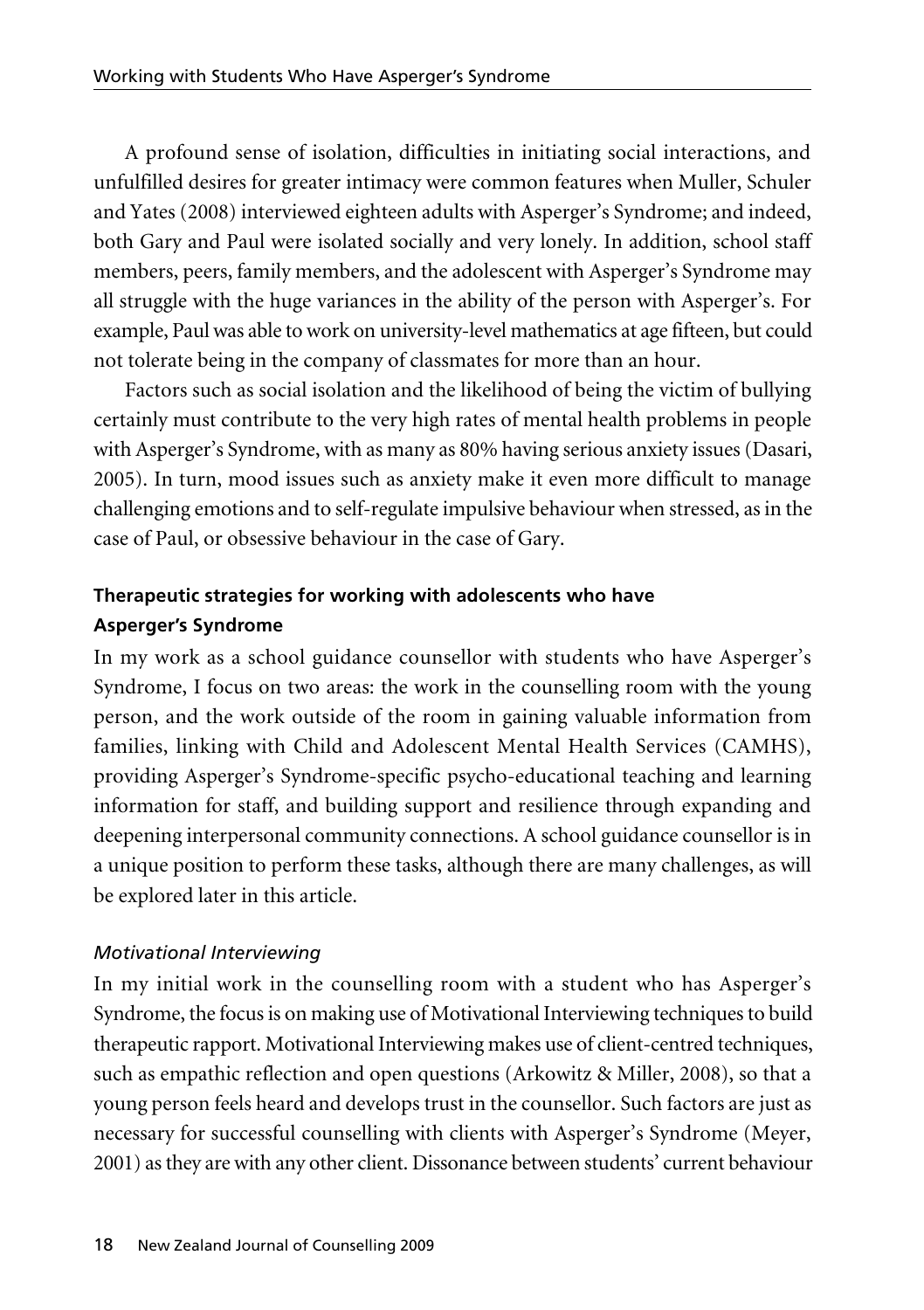and their personal values is discussed, in order to encourage the contemplation of change (Arkowitz & Miller, 2008).With Paul and Gary, their behaviour was dissonant with their goals of fitting in with their peers. Because of this dissonance, they were both willing to contemplate making behaviour changes in order to avoid standing out, and to be better accepted by their peers.

Motivational Interviewing guides the counsellor toward appropriate questions and strategies that encourage the adolescent to contemplate his or her own reasons to change. This approach acknowledges that clients are often ambivalent about changing; in this instance, Gary was very motivated to continue the behaviour due to his obsession with secret agents but also desired to fit in with his peers. By clarifying personal reasons for and against making changes, Arkowitz and Miller (2008) have shown that young people are less likely to resist change and often spontaneously begin developing plans for change.

### *Solution-Focused Therapy*

Another counselling modality that I use is Solution-Focused Therapy. Philosophically, like Motivational Interviewing, it also makes use of the position that young people with Asperger's Syndrome have a lot of knowledge and understanding about their own lives that can be incorporated into supportive counselling and affirmed as a strength (Birdsall & Miller, 2002).

I have used Solution-Focused questioning with people who have Asperger's Syndrome and found it to be an effective approach. Clients are seen as the experts on their own lives, and may have strategies for keeping themselves safe while living in accordance with their own values about what is important for them (Birdsall & Miller, 2002).

Questions are used to gather information about what has worked well and not so well in the past. I like to record information under headings such as *friendships, school, family*, and the *community*. This work provides the person, his family, and the school staff with a written resource that makes the most of the client's strengths in visual learning (Attwood, 2007). The resource can be used as a tool to focus on what can be done to manage or prevent challenging situations.

I like to suggest strategies that they may not have tried, drawn from information previously developed by other adolescents with Asperger's Syndrome. Such an approach has assisted a number of my clients in co-creating more positive "thick descriptions" about themselves. Confidence has developed as they focus on times when they have had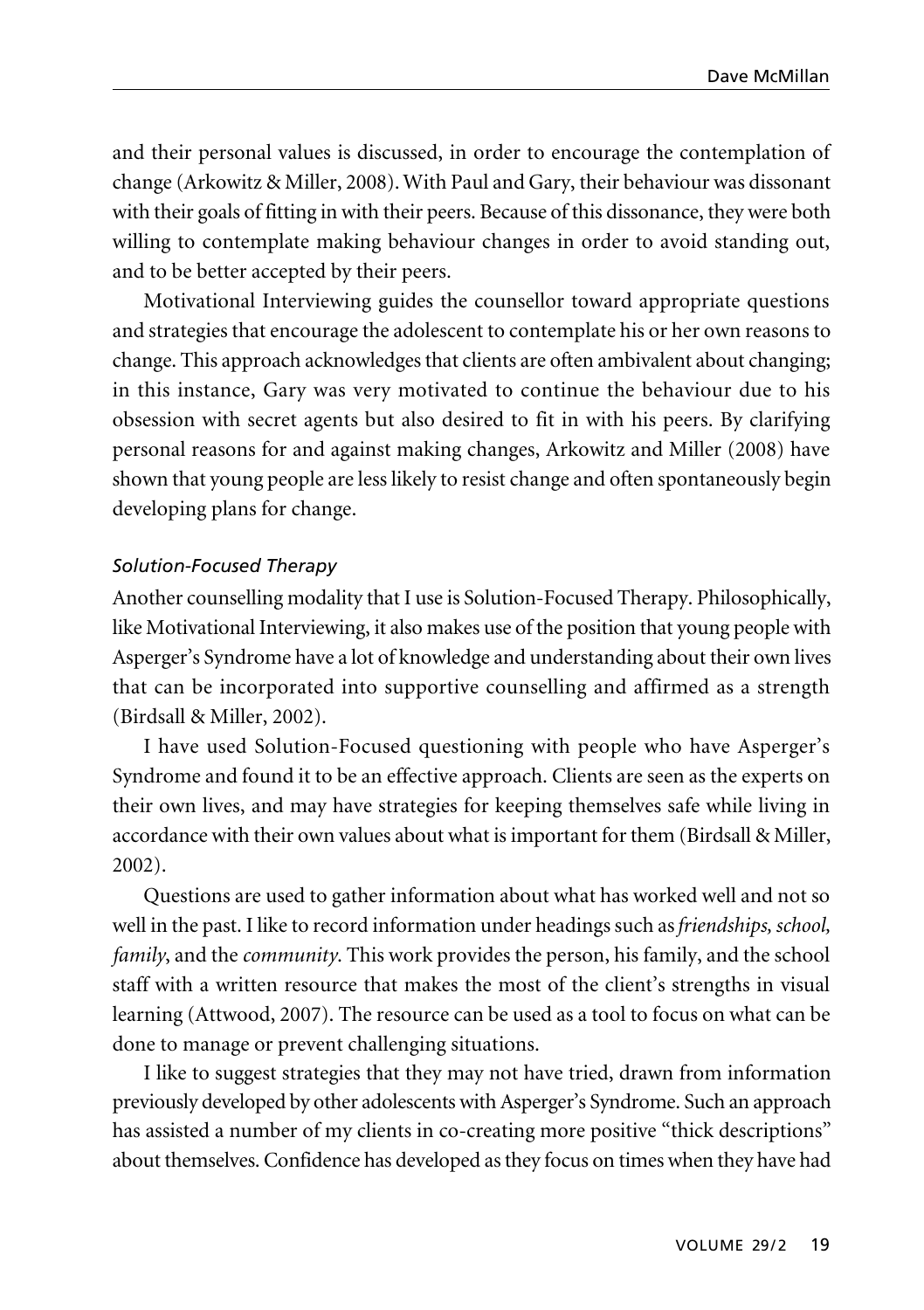a sense of agency in their lives, where they have been successful in managing their problem behaviours, and where past mistakes were reframed as learning experiences. The next stage of the counselling work focuses on learning new skills.

### *Current evidence-based strategies*

An important aspect of individual counselling with young people who have Asperger's Syndrome focuses on skill development. Deficits in awareness and skills around recognising and regulating emotions and problem behaviours need to be identified and worked on directly. Attwood (2007) recommends adapting CBT strategies, using a method called Social Stories, and doing Attribute work in order to overcome these deficits and to support adolescents with Asperger's Syndrome in modifying their behaviour. His three-step CBT approach involves establishing a baseline for challenging moods and behaviour on visual analogues; providing psycho-education around how thoughts affect behaviour and can be self-defeating; and building a "toolbox" of strategies for cognitive restructuring, stress management, and self-reflection that have been well-practised.

Social Stories is a tool whereby socially appropriate behaviour is clearly described and recorded for use in potentially challenging social situations. Social Stories was developed by Carol Gray (2000) and involves the counsellor's writing a template for how a person can behave in socially appropriate ways in order to cope with a specific challenging situation. A social story gives people with Asperger's Syndrome a template that they can, in effect, learn by rote and then follow to meet their own emotional and social needs in safe ways. I have written such stories down for another boy with Asperger's, who wanted to find a girlfriend but did not recognise the behaviours that revealed whether a girl was or was not romantically interested in him. Because he did not know the appropriate behavioural steps, he would make unwanted advances. The social story helped him to avoid making such social errors in the future.

Attribute work was developed by Attwood (2007), and I have found it a useful tool in building a broader sense of self that incorporates the many positive aspects of Asperger's Syndrome. The activity involves going through a long list of generic human attributes and recording them as either *Qualities* or *Difficulties.* This is a structured way to identify the attributes of the people with Asperger's Syndrome in order to build their own personal profile and identify the way they are affected by the syndrome. Students have often moved from the "thin description" of a deficit-based self-concept to a "thick description" that celebrates their abilities as being diverse and different, rather than defective.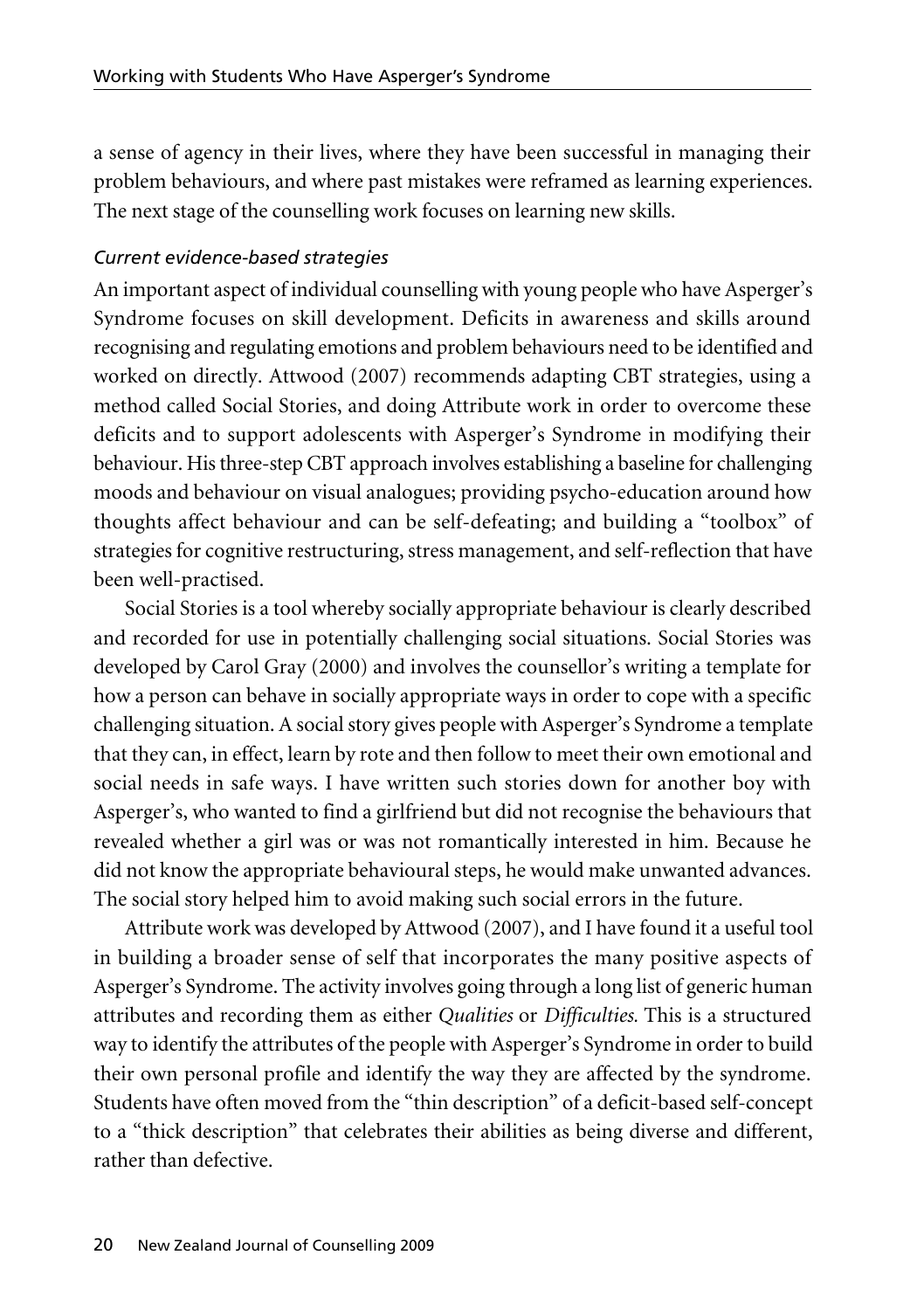#### *Building networks outside the counselling room*

As well as providing individual counselling, school guidance counsellors can support students with Asperger's Syndrome beyond the counselling room by advocating for them and educating others in the school community about Asperger's. The role of the school counsellor can be pivotal in building networks to keep adolescents with Asperger's Syndrome safe from disproportionate consequences in response to behaviours such as those displayed by Gary and Paul. Extra-therapeutic factors such as social networks have been identified as accounting for up to 40% of the successful outcomes after clients enter counselling (Mallinckrodt, 1996). School guidance counsellors can liaise with families to gain valuable information in order to build a profile of an adolescent with Asperger's Syndrome. Such a profile would include support systems, successful activities, and historically useful strategies for managing challenging emotions and eliminating problematic behaviours.

School guidance counsellors can build relationships with the local CAMHS teams in order to gain support in managing any mood or medication issues, and for assistance with the education of school staff and families about Asperger's Syndrome. A successful strategy I have used in schools is to work with students to build a list of teaching and learning strategies that have worked well for them in the past. This can provide a practical, useful resource for teachers to work from, in order to make minor modifications to their lessons. Such adaptations can have a positive effect on the learning of a student with Asperger's Syndrome.

The school guidance counsellor is often a key person for locating and liaising with community services. Autism NZ is generally a good place to start for locating services in each region of the country. Community groups that provide Asperger's-specific services, such as social skills training, and general groups that can build on the special interests of adolescents with Asperger's Syndrome, can nurture important skills, self-esteem, and social networks. Such an approach wraps supports around people with Asperger's Syndrome in a way that will serve them well and will continue to keep them safe when they have moved beyond the secondary school environment. The school guidance counsellor, in my experience, can be a key person in the location and coordination of services and interventions for the benefit of students with Asperger's Syndrome.

### **Challenges that may arise in counselling adolescents with Asperger's Syndrome**

There are potential challenges for school counsellors in undertaking the complex and labour-intensive tasks that have been outlined here as a possible template for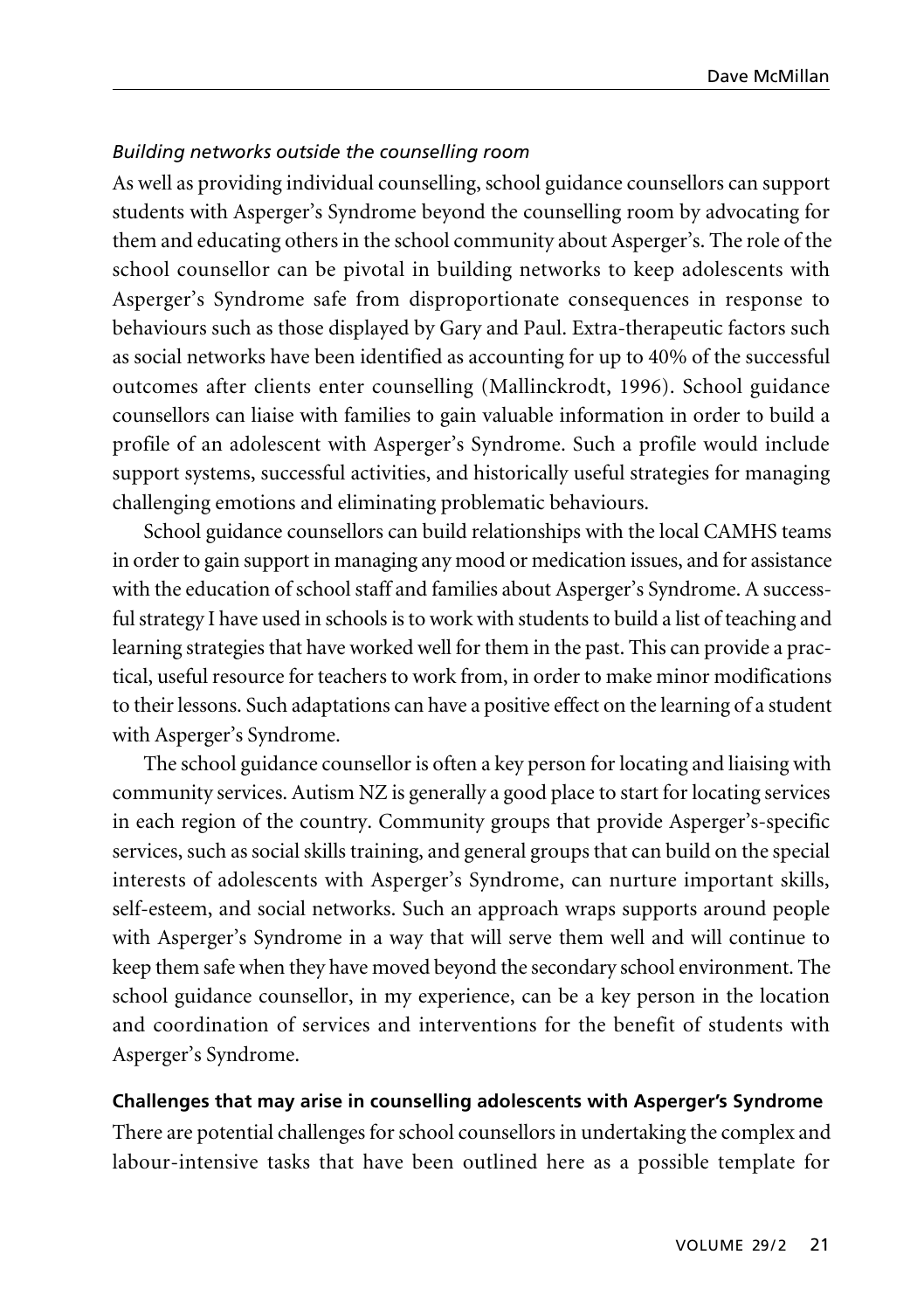supporting adolescent students with Asperger's Syndrome. The first challenge in need of consideration is the adverse counsellor-to-student ratios in New Zealand high schools—for example, 1:750 in my school. Finding the necessary time to work in the way that is recommended here may be impossible when having to make time allocation judgements based on current caseloads and levels of risk. Such a preventative model may not always be realistic.

Developing trusting relationships with adolescents who have Asperger's Syndrome also presents a challenge to school guidance counsellors. Trust is built slowly, as they may have a lifetime of negative experiences with helping professionals (Meyer, 2001). With students I have counselled, these negative experiences have included late or incorrect diagnoses, being prescribed medications with unwanted side effects, broken promises, and not being included in the development of their own care plans. As part of this trust-building process, I let the student choose the length of the session; ten minutes was all that was manageable initially with one boy, who now works with me for an hour. Letting the student set the agenda builds trust and is a reparative experience. With another student, we might talk for 50 minutes about his special interest topic of aeroplanes, and the ten minutes of therapeutic counselling is gently interwoven with that more motivating material.

Another challenge I have faced in my work with students who have Asperger's Syndrome can be working with a family system that is under pressure or overwhelmed due to years of conflict, isolation from friends and family, self-blame, and worries about the future (Hornby, 1992). A sympathetic and helpful school guidance counsellor can be seen as a "rescuing hero." This can potentially lead to the counsellor becoming overly responsible for positive outcomes in challenging circumstances. Keeping a focus on wrapping a number of support people and services around adolescents with Asperger's Syndrome and their families may enable some of the tasks associated with keeping the students safe to be shared more widely. This may prevent the counsellor becoming enmeshed or feeling overly responsible for outcomes.

# **Final words**

The young people whose experiences I have discussed in this article serve to illustrate how unusual behaviours by students with Asperger's Syndrome can be framed as being "dangerous" and how such a label can have adverse consequences. Such a "thin" description does not take into account the broader contextual information about Asperger's Syndrome that can explain the behaviour in ways that will not have such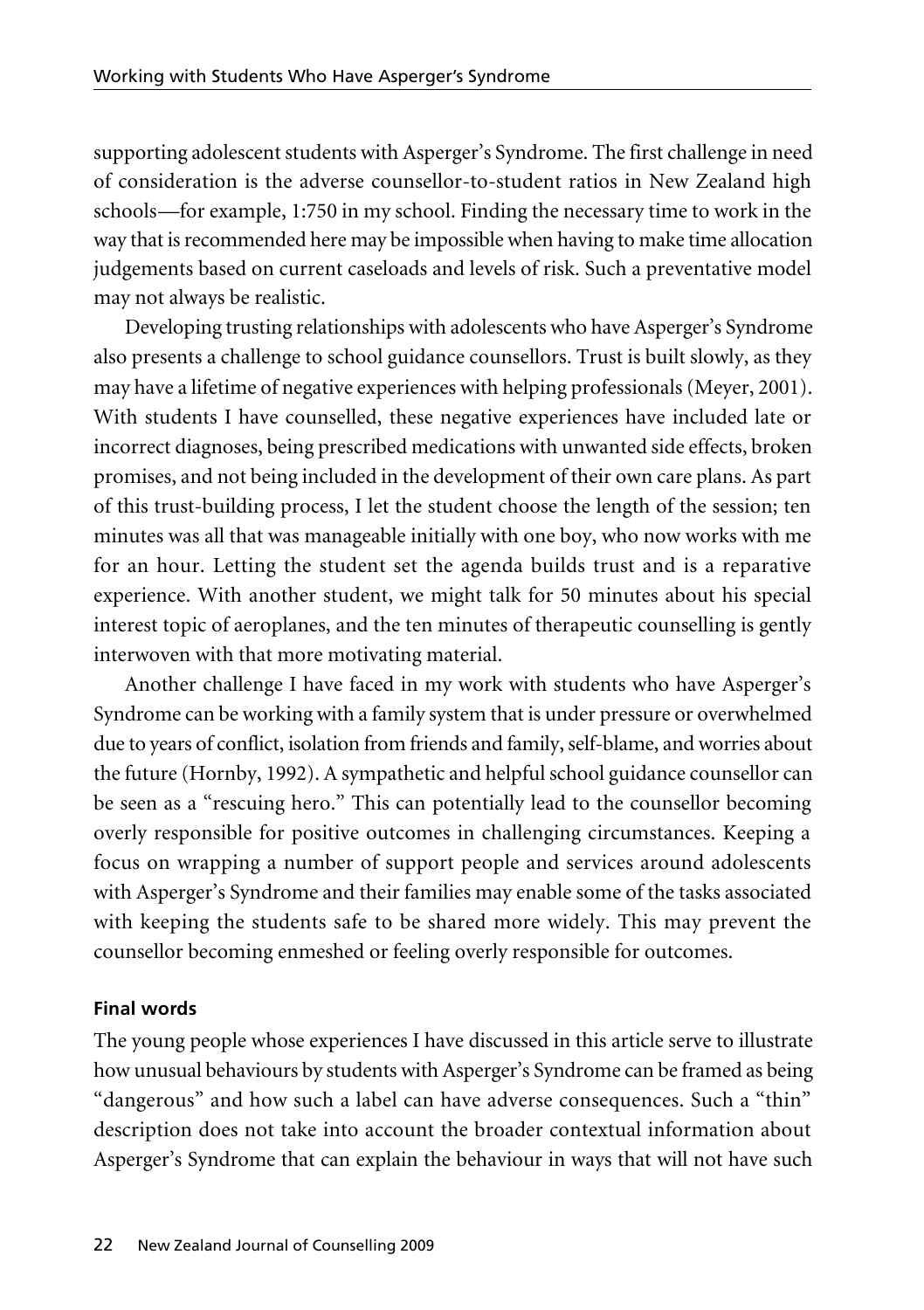negative impacts on the lives of these adolescents. School guidance counsellors can play a key role in supporting this client group in learning the skills they need to enable them to modify their behaviour appropriately. An eclectic, integrated approach is recommended for school guidance counsellors in order to support adolescents with Asperger's Syndrome in staying safe. Strategies from Motivational Interviewing, Solution-Focused Therapy, and evidence-based methods, as well as extra-therapeutic factors, such as family support and linking with community groups, can be usefully incorporated. My experience suggests that such an approach is effective and worthwhile, despite the challenges this very labour-intensive approach presents for "time-poor" school guidance counsellors in New Zealand secondary schools.

#### References

- Arkowitz, H., & Miller, W. R. (2008). Learning, applying, and extending motivational interviewing. In H. Arkowitz, H. A. Westra, W. R. Miller, & S. Rollnick (Eds.), *Motivational interviewing in the treatment of psychological problems*(pp. 1–26). New York: Guilford.
- Attwood, A. (2007). *The complete guide to Asperger's Syndrome.* London: Jessica Kingsley.
- Baron-Cohen, S. (2003). *The essential difference: Men, women, and the extreme male brain*. London: Allen Lane.
- Bauer, S. (1996). *Asperger Syndrome.* Retrieved April 18, 2007, from www.udel.edu/bkirby/ asperger/as\_thru\_years.html
- Berney, T. (2004). Asperger syndrome from childhood into adulthood. *Advances in Psychiatric Treatment, 10,* 341–351.
- Birdsall, B. A., & Miller, L. D. (2002, October). Brief counselling in the schools: A solutionfocused approach for school counsellors. *Counseling and Human Development*. Retrieved April 18, 2007, from http://findarticles.com/p/articles/mi\_qa3934/is\_200210/ai\_n9111337/
- Dasari, M. (2005). *Asperger's syndrome and anxiety.*Retrieved April 18, 2007, from www.aboutourkids.org/aboutour/articles/aspergers\_syndrome\_and\_anxiety.html
- Gillberg, C. (1991). Clinical and neurobiological aspects of Asperger Syndrome in six family studies. In U. Frith (Ed.), *Autism and Asperger Syndrome* (pp. 122–146). Cambridge: Cambridge University Press.
- Gray, C. (2000). *The new social story book: Illustrated edition.* Arlington, TX: Future Horizons.
- Haskins, B. G., & Silva, J. A. (2006). Asperger's Disorder and criminal behaviour: Forensicpsychiatric considerations. *Journal of the American Academy of Psychiatry and the Law, 34,* 374–384.
- Hornby, G. (1992). Counselling family members of people with disabilities. In S. E. Robertson & R. I. Brown (Eds.), *Rehabilitation counselling: Approaches in the field of disability* (pp. 176–201). Bury St Edmonds: Chapman and Hall.